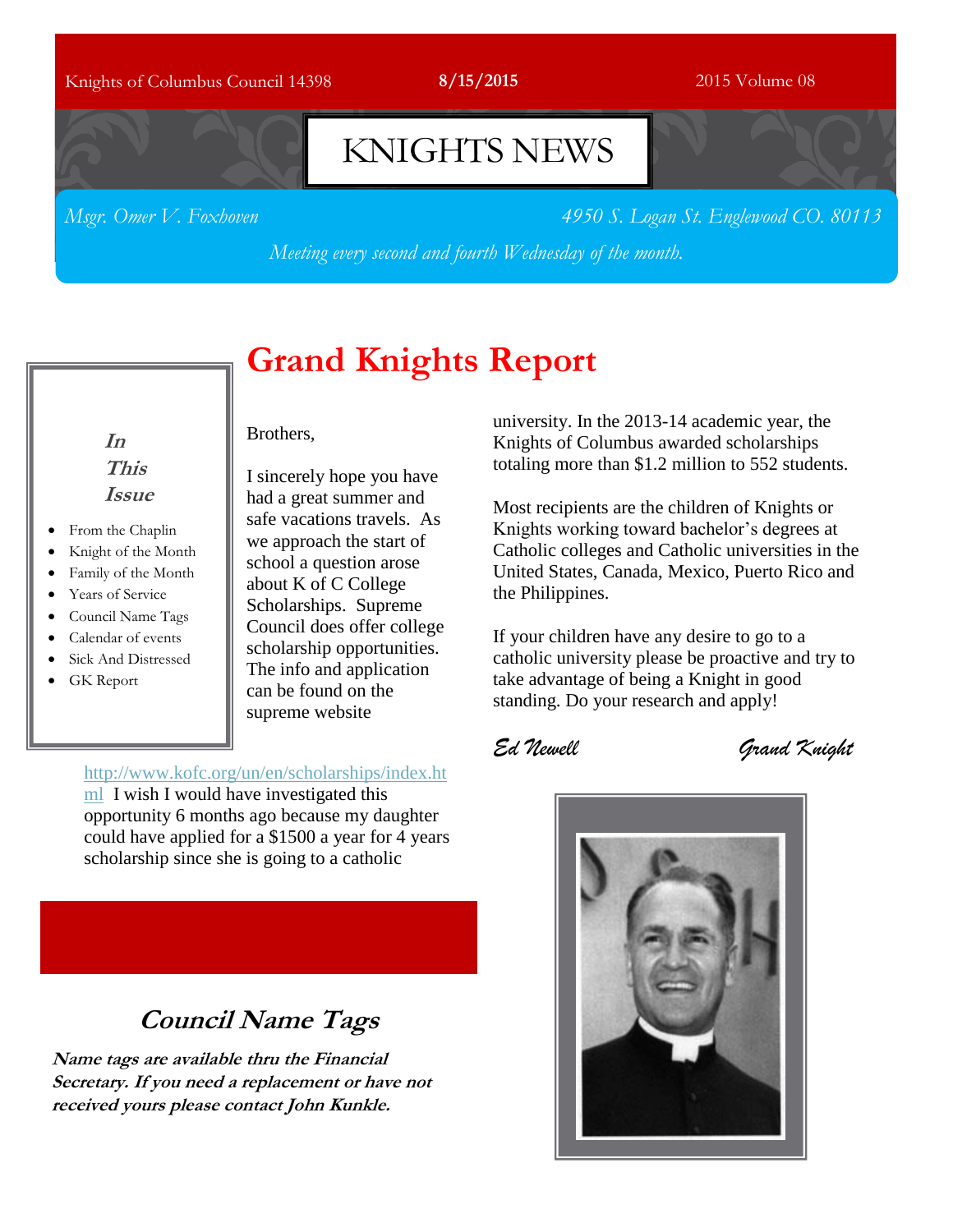### **From The Chaplain**

### **Excerpt from:**

**Homily of Archbishop Stefan Soroka Archbishop of the Ukrainian Catholic Archeparchy of Philadelphia Metropolitan of Ukrainian Catholics in the United States**

### **Divine Liturgy of St. John Chrysostom Philadelphia, PA August 5, 2015**

As a pastor, I was privileged to assist in the organization of a new council in my parish. I saw men who were never very active in church life join the Knights for the opportunity to work with others in parish programs for youth and children, often their own children being among them. Previously quiet, sometimes shy and relatively unassuming men were transformed into dedicated and energetic leaders within my parish and the larger community. They became so bold, so confident that they were not hesitant to even advise me as to what  $\underline{I}$ should be doing! Their natures changed. The power of fraternal prayer and works of charity in an atmosphere of unity with patriotic love for God, Church and country transformed these men and their families. They began to live a transformed life of love and grace in the ways of Our Lord. They now lived a life in union with a God who unconditionally loves them.

*Fr. Bob* Chaplain



## **FAMILY OF THE MONTH**

Congratulations to the Family of Brother George Sullivan



George has been a knight since 1999 and held most Officer Chairs. He is very active with the council at all levels and currently holds the office of Chancellor. He is active in the community and works for the Red Cross in disaster relief. Christi work for the Archdiocese of Denver as the youth safe environment coordinator. Lexi is a very active Irish Dancer and competes at the nation level and has won numerous award. She is a great role model for the younger generation of dancers. Kendra is active in sports and has been an Alter Server. Both attended All Souls School.



Brother Robert Aliano has been a faithful Knight for 11 years. He currently is the newsletter editor for the council and always has the newsletter published in a timely manner. He contributes to council programs where he can but is hampered by nerve damage, called bilateral peripheral neuropathy, in his ankles. He volunteers as much as possible and is always looking for ways to help that does not involve heavy lifting.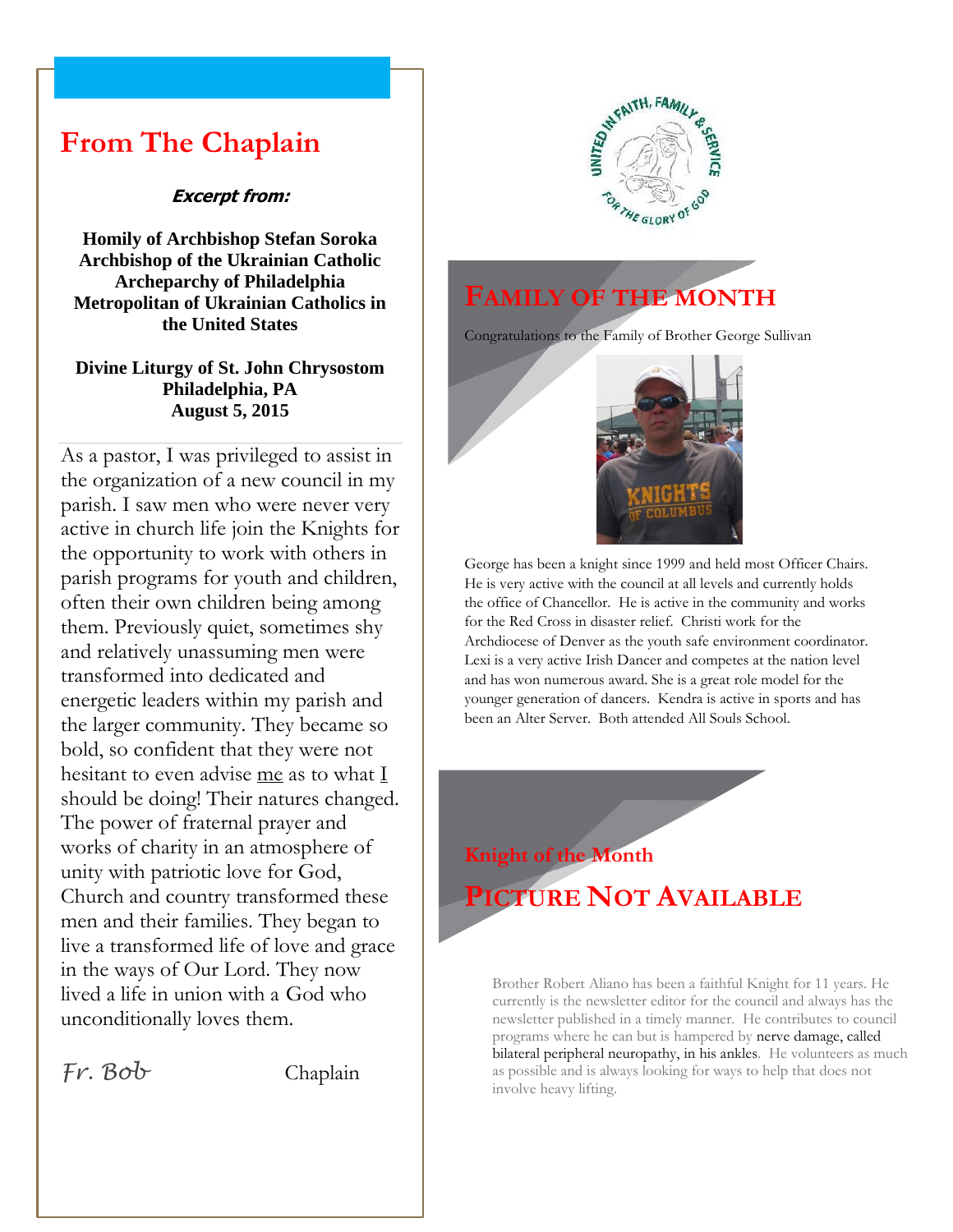### **Council 14398 calendar**

**Wed Aug 12, 2015 6pm - 7pm Marion Hour Prayer and Perpetual Help Novena 7pm - 7:30pm Rosary 7:30pm - 8:30pm Business Meeting Fri Aug 14, 2015 Newsletter/Knight and Family of the Month Report Due Sat Aug 15, 2015 Assumption of Mary Council Report Due 1295-1 District Meeting Vocations Walk Where:** St. John Vianney Theological Seminary 1300 S Steele St. Denver, Colorado 80210 **Wed Aug 19, 2015 6pm - 7pm Marion Hour Prayer and Perpetual Help Novena Thu Aug 20, 2015 7pm - 8pm Resect Life Holy Hour. Wed Aug 26, 2015 6pm - 7pm Marion Hour Prayer and Perpetual Help Novena 7pm - 7:30pm Rosary 7:30pm - 8:30pm Programs Meeting Sat Aug 29, 2015 Corporate Communion Surprise Sun Aug 30, 2015 Corporate Communion Wed Sep 2, 2015 6pm - 7pm Marion Hour Prayer and Perpetual Help Novena Mon Sep 7, 2015 All day Labor Day Wed Sep 9, 2015 6pm - 7pm Marion Hour Prayer and Perpetual Help Novena 7pm - 7:30pm Rosary 7:30pm - 8:30pm Business Meeting Sat Sep 12, 2015 Parish Festival Mon Sep 14, 2015 Newsletter/Knight and Family of the Month Report Due** Please remember to view the current calendar for all updated

events on the website<http://www.kofc14398.org/Calendar.html>



**Scan our Quick Response Code with your smart phone or look us up at <https://www.facebook.com/KofcCouncil14398> and LIKE our Facebook page to keep up with your All Souls Knights events and photos.** [WWW.KOFC14398.ORG](http://www.kofc14398.org/)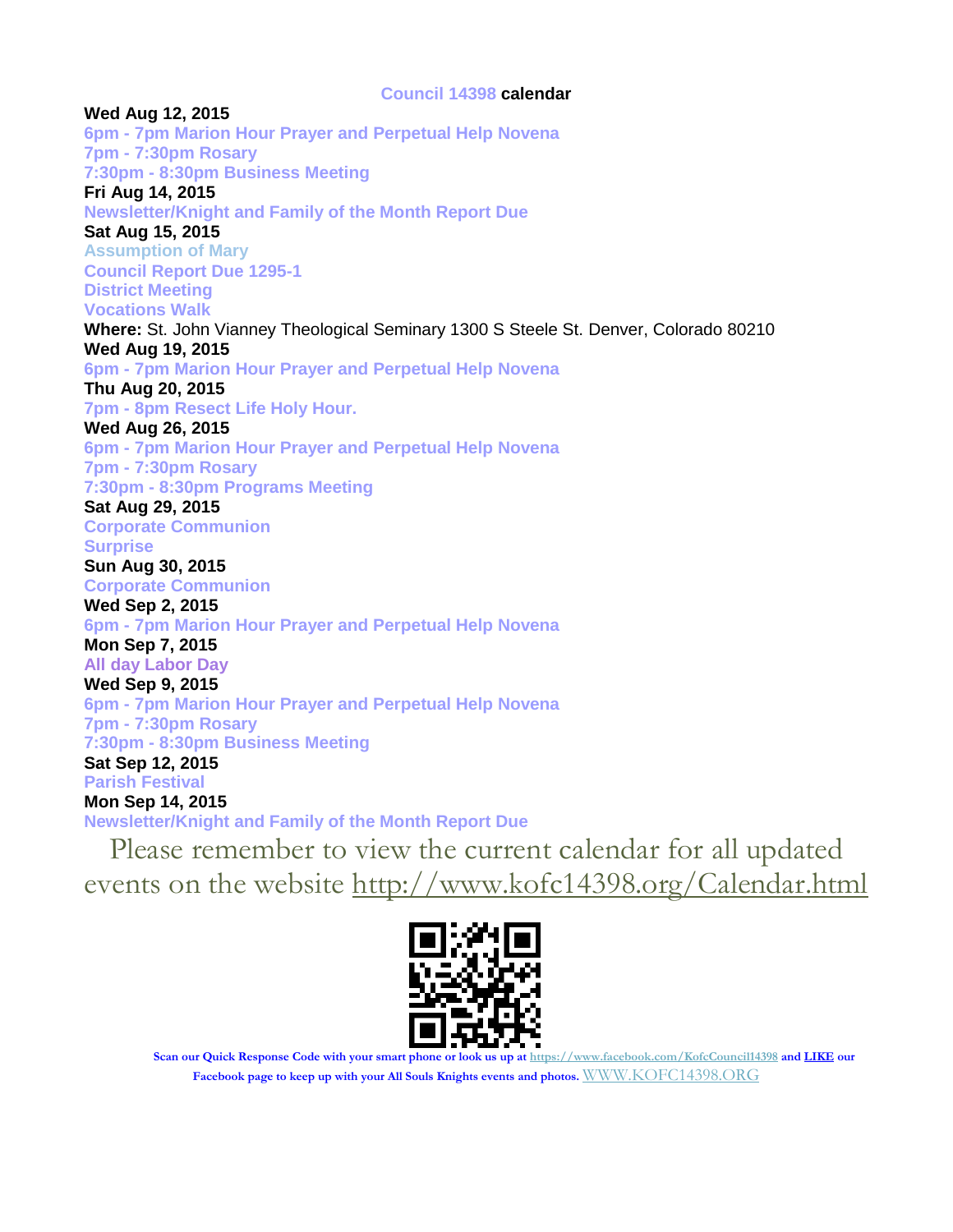**Want to contribute to this newsletter please contact and submit your article to Bob Aliano by the third Sunday of the month. b.aliano@outlook.com**

### **COUNCIL 14398 OFFICERS**

CHAPLAIN: FR. BOB FISHER GRAND KNIGHT: ED NEWELL DEPUTY GRAND KNIGHT: DENNIS HUGHES CHANCELLOR: GEORGE SULLIVAN WARDEN: MARK MANZANARES FINANCIAL SECRETARY: JOHN KUNKEL TREASURER: DAVE OHNMACHT RECORDER: ROB COLLINS ADVOCATE: MIKE MASTO LECTURER: RIAN ROSS INSIDE GUARDS: DAVID BILLERS, DOUG YOUNGER OUTSIDE GUARD: JIM KNOBLAUCH TRUSTEES: DEAN LEMANSKE, PAT CALLAHAN MEMBERSHIP DIRECTOR: GEORGE SULLIVAN FIELD AGENT: DAN.OHARE@KOFC.ORG NEWSLETTER EDITOR: BOB ALIANO PROGRAM DIRECTOR: PAT CALLAHAN

> **Need a ride to the meeting? Please call me and I will make arrangements for your ride.**

**Ed Newell**

### Sick And Distressed.

If you know of one of our members or their families that are either sick, in distress or have left us, please email Chancellor George Sullivan geosully1@gmail.com

Nancy Brath Sandy & Jack Callahan John Vega Joe Cordova Rhonda Bargas Jean Cordova Dante LeManske Liz Flores Alice Sabad Paul &Tilda Masto Janet Niswanger James Dean Manzanares? Nona Brath Mary Jane Sullivan Kelly Holdorf James Holdorf Graciela Carral Marj Troxell Larry Osborn Mary Lu Erickson Holly & Brian Wilbur Cheryl & Fred Venette Paul & Tilda Masto Ed Newell Father Bob Fisher Father Erik Vegil All priests starting new assignments

All parishioners receiving new pastors

Newly ordained priests

Deacons Kelvin & Marty

Those receiving First Communion and Confirmation

The Military

The Elderly

The Poor

The Traveling

#### **St. Augustine's Prayer for the Sick and Distressed**

Watch, O Lord, with those who wake, or watch, or weep tonight, and give your angels charge over those who sleep. Tend your sick ones, O Lord Christ. Rest your weary ones. Bless your dying ones. Soothe your suffering ones. Pity your afflicted ones. Shield your joyous ones. And for all your love's sake. Amen.

#### **Please pray for our beloved departed:**

Father John Grabrian

Harry Johnson

Jim Molis

Mary Joiner

George Ginter

#### **May all the faithful departed rest in peace.**